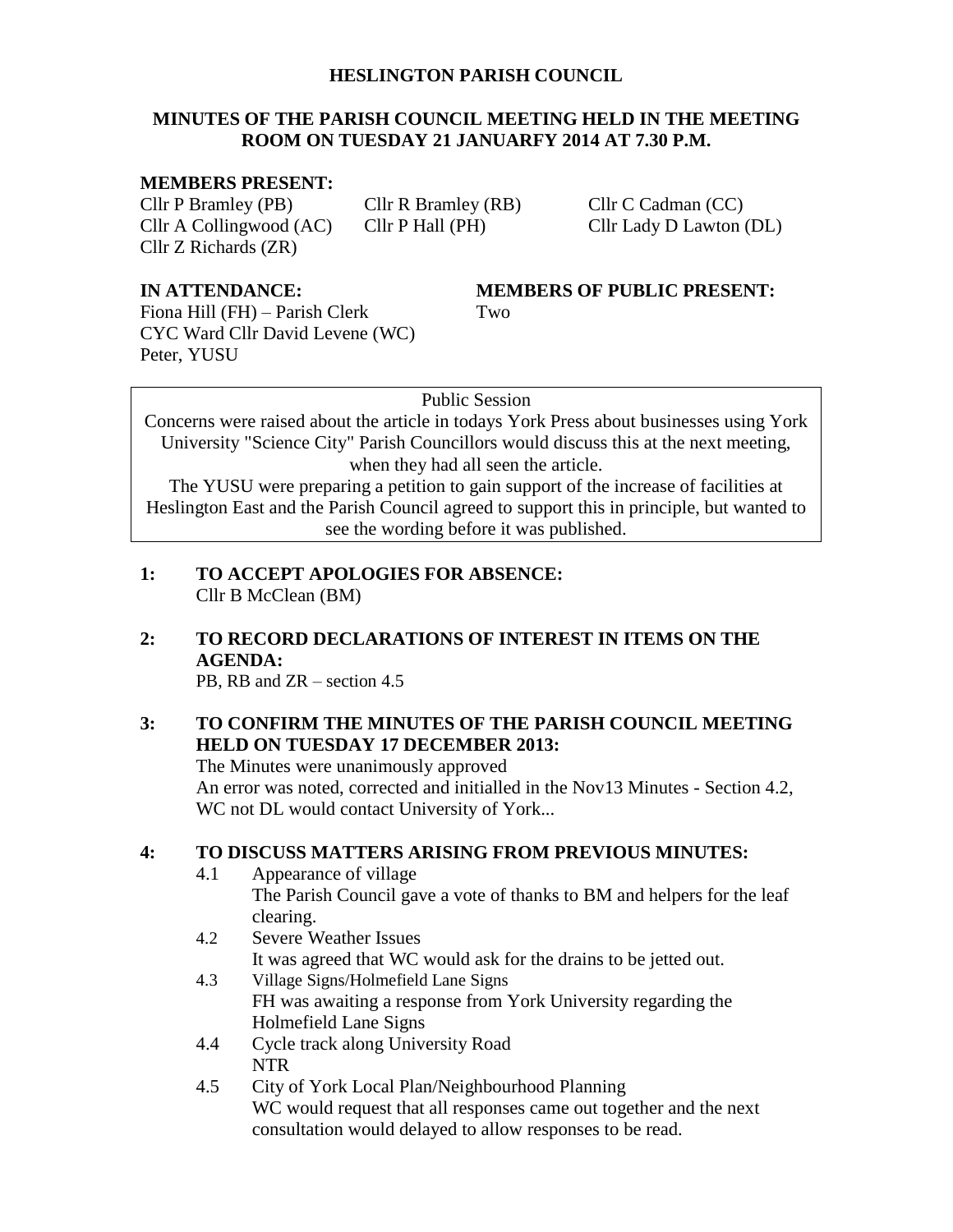- 4.6 Boundary Commission Review/CYC Community Governance Review NTR
- 4.7 Dog Orders
- NTR
- 4.8 Parish Council Vacancy The Parish Council had only received one expression of interest and they were delighted that this was from Jeffrey Stern. It was unanimously agreed that he would be welcomed back to the Parish Council

## **5. TO DISCUSS, IF NECESSARY, LONG-STANDING MATTERS:**

5.1 Highway Matters

Potholes were an issue, so WC would report to CYC

- 5.2 University of York NTR
- 5.3 Elvington NTR
- 5.4 Communication Website/ Newsletter BM had drafted the latest newsletter
- 5.5 Yorkshire Marathon The race organisers had queries why the Parish Council had requested that the church field was not used and CC advised that the noisy generator had run for 48 hours disturbing residents in nearby School Lane'

### **6: TO RECEIVE ANY MATTERS RAISED BY MEMBERS OF PUBLIC:** None

## **7: TO REPORT AND MAKE RELEVANT RECOMMENDATIONS ON NEW PLANNING APPLICATIONS:**

*Letter A: We support the application*<br>*Letter B: We have no objections* 

*Letter B: We have no objections*

*Letter C: We do not object but wish to make comments or seek safeguards as set out overleaf*

- We object on the planning grounds set out overleaf
- 7.1 13/03702/LHE 35 Turners Croft

This had been taken from the website, but was not subject to consultation

7.2 13/03754/FUL - York Sports Village, Lakeside Way

Letter C - The Parish Council has concerns about light pollution

7.3 13/03808/LHE - 10 Low Mill Close

This had been taken from the website, but was not subject to consultation

7.4 13/03905/TPO - Heslington Hall, University of York

Letter B

7.5 14/00031/FUL - 3 Turners Croft

Letter B

# **8. TO RECEIVE PLANNING DECISIONS BY CITY OF YORK COUNCIL:**

8.1 13/03287/REMM University of York Permitted 8.2 13/03374/TCA Well House, Well Garth No Objections 8.3 13/03422/TCA 1 Hall Park No Objections 8.4 13/03528/FUL Walnut Farm, Main Street Approval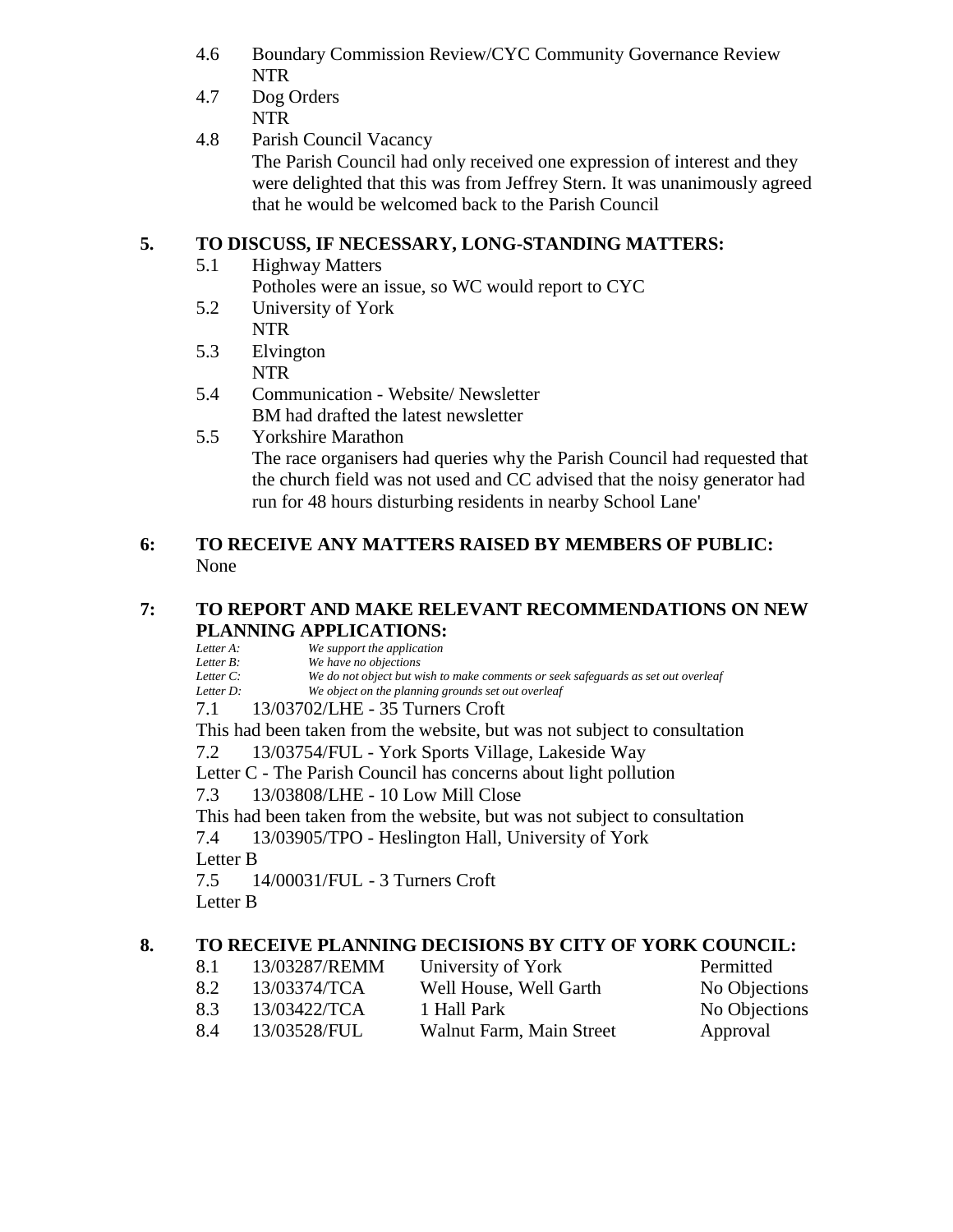#### **9: TO RECEIVE REPORTS FROM REPRESENTATIVES OF FOLLOWING OUTSIDE BODIES:**

- 9.1 Ward Cllr David Levene He has arranged from leaf clearing to be done in additional areas
- 9.2 North Yorkshire Police NTF
- 9.3 Heslington East Community Forum Student Accommodation Review 2013/14 - No comments Secondary Parking Survey Report - Concerns about contractors vehicles, which do not have permission to park on campus, to avoid charges are parking in the village (Church Car Park/Outgang) WC would contact University.
- 9.4 Good Neighbours Forum next meeting March 2014
- 9.5 Ouse and Derwent Drainage Board RB had a helpful meeting last Friday with Gordon Eastman, York University. Also in attendance were two local farmers and representatives from the drainage board
- 9.6 Sportsfield NTR
- 9.7 York Environment Forum NTR
- 9.8 Alms Houses NTR
- 9.9 The Meeting Room The committee had now been formalized and they were working through the outstanding issues. The Parish Council would assist where possible. The Parish Council had received an estimate for emergency lighting in the hallway and it was unanimously agreed to install it.

#### **10: TO REPORT ANY NEW CORRESPONDENCE RECEIVED BY THE COUNCIL:**

- The Planning Inspectorate Appeal Dismissed 12 School Lane
- Ward Team meeting, Thu30Jan14, 5.00 p.m. AC to attend

# **11: TO REPORT MATTERS RAISED BY MEMBERS:**

Fly-tipping on the Outgang - WC to inform CYC

## **12: TO DISCUSS MATTERS RAISED BY PARISH CLERK/RESPONSIBLE FINANCIAL OFFICER:**

12.1 Bookkeeping records for year ending 31Mar14 to date The Parish Clerk circulated copies around Parish Councillors.

12.2 Internal Control Check(s)

The Parish Council conducted the Risk Management checks and found everything to be in order.

12.3 Matters raised with/by Yorkshire Local councils Association (YLCA) NTR